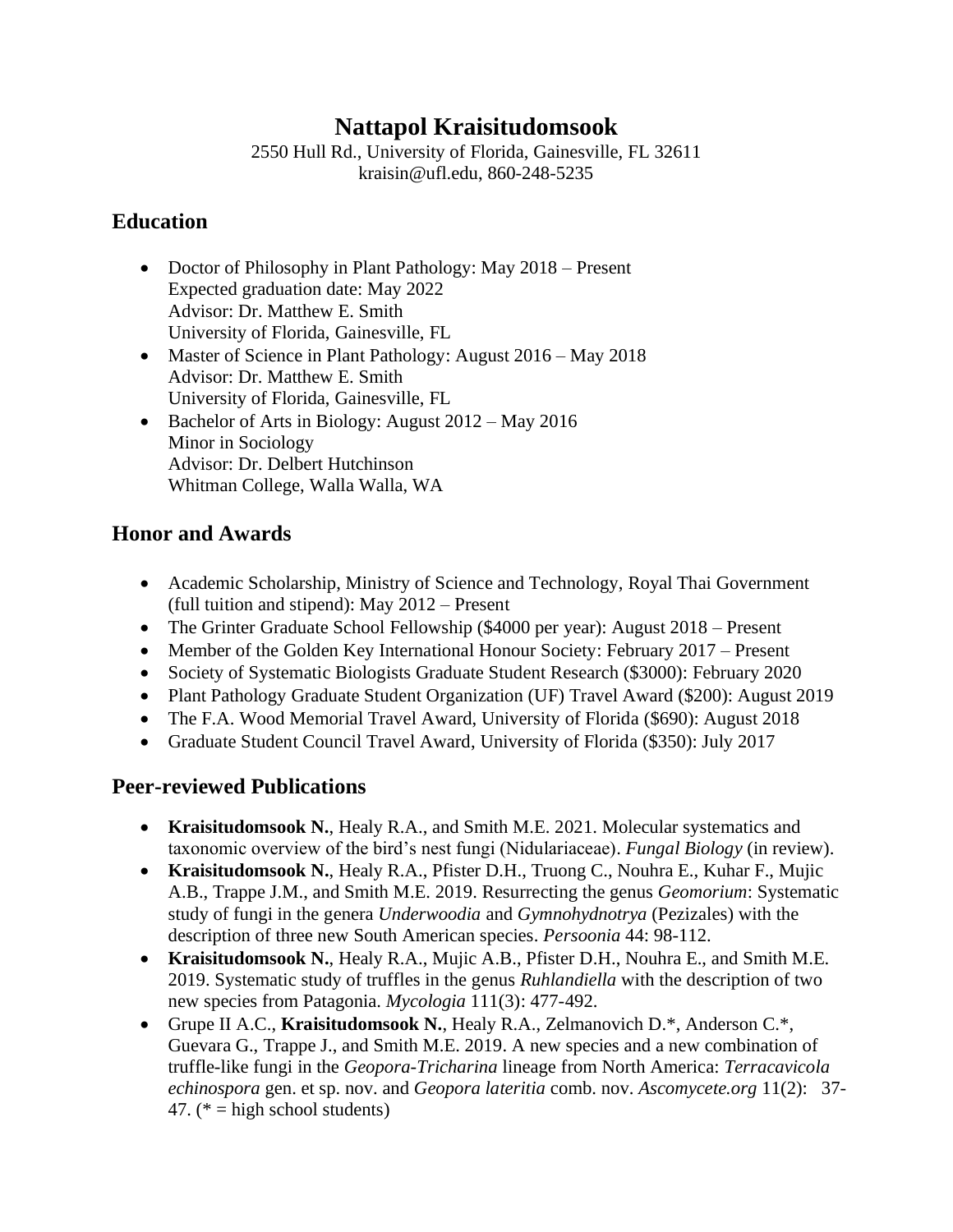#### **Professional Presentations**

- **Kraisitudomsook N.** A bird in the nest is worth how many in the family? Systematics and evolution of the bird's nest fungi. Society of Systematic Biologists 2020 Meeting, Gainesville, FL: January 4, 2020 (oral presentation)
- **Kraisitudomsook N.**, Healy R.A., and Smith M.E. Molecular systematics and taxonomic overview of the bird's nest fungi (Nidulariaceae). Mycological Society of America Meeting, Minneapolis, MN: 2019 (poster presentation)
- **Kraisitudomsook N.**, Healy R.A., Pfister D.H., Truong C., Nouhra E., Kuhar F., Mujic A.B., Trappe J.M., and Smith M.E. Resurrecting the genus *Geomorium*: Systematic study of fungi in the genera *Underwoodia* and *Gymnohydnotrya* (Pezizales) with the description of three new South American species. International Mycological Congress, San Juan, PR: 2018 (poster presentation)
- **Kraisitudomsook N.**, Healy R.A., Mujic A.B., Pfister D.H., Nouhra E., and Smith M.E. Systematic study of truffles in the genus *Ruhlandiella* with the description of two new species from Patagonia. Mycological Society of America Meeting, Athens, GA: 2017 (poster presentation)
- **Kraisitudomsook N.** Undergraduate Research Conference: Fungal endophyte diversity in herbaceous desert plants. Whitman College, Walla Walla, WA: May 2016 (oral presentation)

#### **Research Experiences**

- Undergraduate Researcher, School of Plant Sciences**,** University of Arizona, AZ: May July 2015. Supervisor: Dr. A. Elizabeth Arnold
- Leader of an independent mycology study group, Department of Biology, Whitman College, WA: August - December 2014. Supervisor: Dr. Susanne Altermann
- Intern at the Mycology Lab, National Center for Genetic Engineering and Biotechnology, Bangkok, Thailand: July - August 2013. Supervisor: Thitiya Boonpratuang

## **Extension and Outreach**

- Bird's nest fungi: Charismatic mushrooms in your garden (EDIS PP361), Gainesville: University of Florida Institute of Food and Agricultural Sciences: [https://edis.ifas.ufl.edu/pp361.](https://edis.ifas.ufl.edu/pp361)
- Invited panelist at the iDigTrio Biological Career Conference & Fair: February 12, 2021. ([https://www.idigtrio.org/2021-speakers-facilitators\)](https://www.idigtrio.org/2021-speakers-facilitators)
- Speaker at the NEA Big Read: Fieldwork Fails, Florida Museum of Natural History: September 24, 2020. [\(https://www.youtube.com/watch?v=vmpELV2pSm0\)](https://www.youtube.com/watch?v=vmpELV2pSm0)
- Tabling at the 'Ask a Scientist: Not So Scary Science' event, Florida Museum of Natural History: October 27, 2019. [\(https://www.floridamuseum.ufl.edu/event/ask-a-scientist/\)](https://www.floridamuseum.ufl.edu/event/ask-a-scientist/)